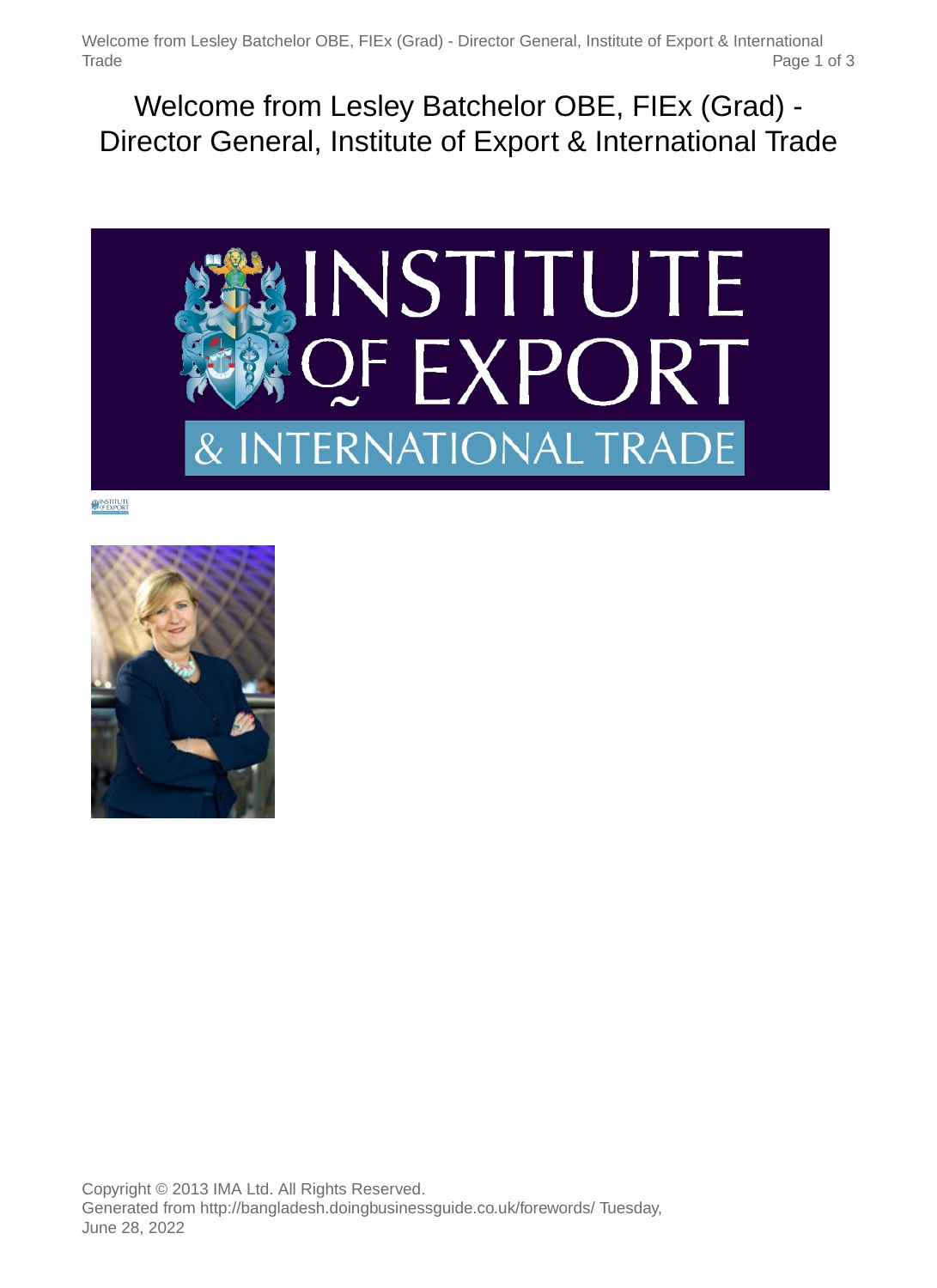Welcome from Lesley Batchelor OBE, FIEx (Grad) - Director General, Institute of Export & International Trade Page 2 of 3

This Doing Business in Bangladesh Guide is designed to introduce you to this complex market of over 162,900,000 people. They joined the Commonwealth in 1972 and from the mid-1990s governments have consistently advocated free market policies and privatisation of more than 60 state owned enterprises which obviously attracts overseas investment. Focus is on areas as diverse as manufacturing, agriculture, transport and communications in terms of divestment however, these offer long-term propositions and should only be approached as part of a long-term plan with support from UKEF and DIT wherever possible.

GDP growth sits at 7.11% (2016) and economic policy has targeted poverty with programmes aimed at increasing food production and expanding education, while developing an industrial and technological base, which sounds difficult however, if you are in food production technologies or supply of education services on a mass delivery basis, these could prove to be great opportunities.

The propensity to flooding and cyclones leaves it vulnerable although, having said that, they nevertheless achieved economic growth averaging around 4% per annum from the 1970s. It also has huge reserves of natural gas (estimated at 300 billion cubic metres in January 2014). Bangladesh is not a first market for new exporters but definitely a country that with help could become a great partner.

Good luck and don't forget that the Institute is always there to help on your journey alongside UKEF and the DIT.

**Lesley Batchelor OBE, FIEx (Grad) Director General - Institute of Export & International Trade** www.export.org.uk

Sponsored By:

## **Travel / Airline Corporation Travel Services**